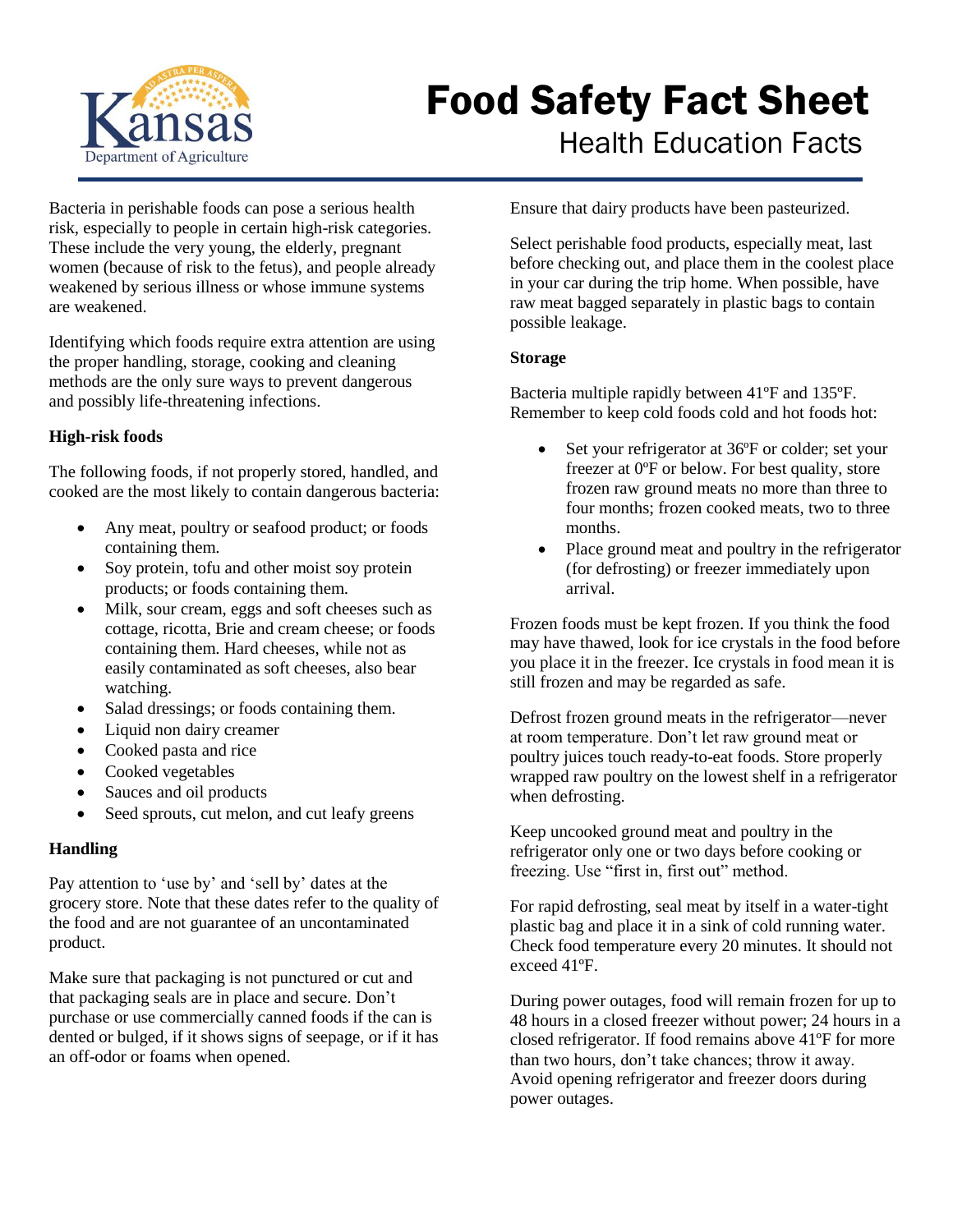Don't refreeze thawed food. However, you can cook raw meat that was partially thawed and then refreeze it. Ice crystals in food mean that it is still frozen and may be regarded as safe.

## **Cleaning**

Keep everything clean—hands, utensils, counters, cutting boards, sinks, refrigerators and freezers. That way, food will stay as safe as possible.

Use hot water, detergent, and sanitizer to clean counters, cutting boards and other surfaces raw ground meats or poultry have touched. If possible, use separate cutting boards for raw and cooked meats.

Wash hands thoroughly in hot soapy water before preparing foods and after handling raw meat.

Wash, rinse, and sanitize utensils (including brushes) that have touched raw meat before using them for cooked meats and other foods.

Run pots, pans, and utensils through the dishwasher so they are thoroughly cleaned and sanitized. For manual cleaning and sanitizing, wash in hot detergent water, rinse in hot clean water and immerse in a sanitizing solution.

Replace dishwater in a sink regularly when washing dishes. Don't allow the water to become too greasy; bacteria can multiple in dirty dishwater, even with soap.

When dish washing equipment is out of service, use paper plates, cups, plastic utensils, etc. Remember to use separate plates and utensils for raw and cooked foods.

Follow the instructions for disassembling, cleaning and sanitizing slicers, mixers, food processors and other preparation equipment.

Wash raw vegetables well with clean, potable water.

## **Cooking**

Cooking kills harmful bacteria. Never eat raw meat, poultry, or eggs or drink unpasteurized milk.

Ground meats should be cooked until no pink color remains in the center, and the juices should run clear. The center should reach 155°F for at least 15 seconds. During broiling, grilling or cooking on the stove, turn meats over at least once.

Don't partially cook a turkey or roast one night and then "finish" it the next day. Bacteria will multiply overnight when the food cools below cooking temperature.

Avoid very low oven temperature roasting methods (below 300ºF) and long or overnight cooking of meats, which may encourage bacterial growth before cooking is complete. Do not use brown paper bags for roasting; they may not be sanitary and are not recommend for use as cooking material.

Cook the stuffing for whole turkey and chicken separately. Unstuffed birds will cook thoroughly more easily.

Avoid mixing dark sauces (such as Worcestershire and teriyaki) with raw ground meat or poultry as they make it more difficult to judge if a product is "done." Basting liquids should reach the same cooking temperature as the meat.

Avoid using the same basting instrument on different foods.

When marinating meat, seafood, or poultry, use a covered, non-metallic container and place it in the refrigerator. Ingredients in marinades such as wine, vinegar and lemon juice are acidic and will cause a chemical reaction with some metals. When this happens, metal will leach in to the food being marinated.

Cook eggs until the yoke and white are firm. Avoid keeping eggs out of the refrigerator for more than 2 hours. Use raw shell eggs within 5 weeks and hard cooked eggs within 1 week.

Check all final internal product cooking temperatures with a clean and sanitized thermometer. Ground meat patties and loaves are safe when they reach 155ºF (for 15 seconds) in the center; ground poultry patties and loaves should reach 165ºF.

To reheat precooked foods, cover and heat to 165ºF. Home-canned meats and vegetables should be boiled 15-20 minutes.